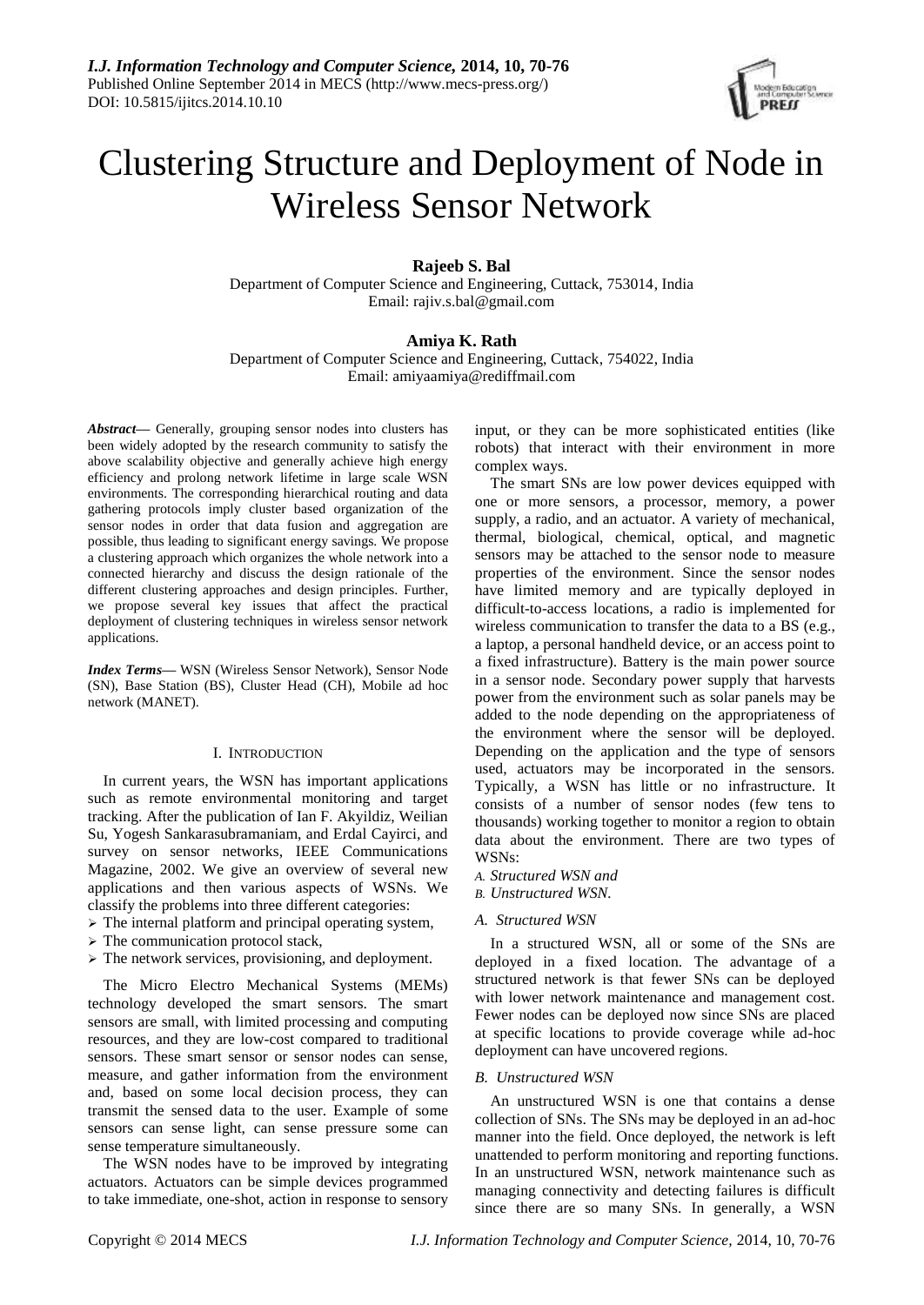consists of a host or "gateway" that communicates with a number of wireless sensors (or SNs) via a radio link. Data is collected at the SNs, compressed, and transmitted to the gateway directly. If the data is required then uses the SNs. Otherwise, SNs to forward data to the gateway. The gateway then ensures that the data is input into the system. Each wireless sensor is considered a node which presents wireless communication capability, along with a certain intelligence for signal processing and networking data. Depending on the type of application, each node can have a specific address. That is shown in fig.1.



Fig. 1. The Sensor in WSN.

# *1. Types of sensor networks*

Generally, the WSNs are deployed on land, underground, and underwater. There are five types of WSN<sub>c</sub>.

- a. terrestrial WSN,
- b. underground WSN,
- c. underwater WSN,
- d. multi-media WSN, and
- e. mobile WSN.

# *a. terrestrial WSN*

A network consists of hundreds to thousands of sensor nodes deployed on land. The challenges are in network data aggregation to improve performance across communication, delay, minimizing energy cost, reduce the amount of data communication, finding the optimal route, distributing energy consumption, maintaining network connectivity and eliminating redundancy. The terrestrial WSN applications are environmental sensing and monitoring, industrial monitoring, surface explorations.

# *b. underground WSN*

A network consists of wireless SNs deployed in caves or mines or underground. The challenges are expensive deployment maintenance and equipment cost, threats to device such as the environment and animals, battery power cannot easily be replaced, topology challenges with pre-planned deployment, high levels of attenuation and signal loss in communication. The underground WSN applications are agriculture monitoring, landscape management, underground structural monitoring, military border monitoring and underground environment monitoring of soil, water or mineral.

#### *c. underwater WSN*

A network consists of wireless sensor and vehicles deployed into the ocean environment. The challenges are

expensive underwater sensors, hardware failure due to environment effects (e.g., corrosion), battery power cannot easily be replaced, sparse deployment, limited bandwidth, long propagation, delay, high latency, and fading problems. The underwater WSN applications are pollution monitoring, undersea surveillance, and exploration, disaster prevention monitoring, seismic monitoring, equipment monitoring, and underwater robotics.

# *d. multi-media WSN*

A network consists of wireless sensor devices that have the ability to store, process, and retrieve multi-media data such as video, audio, and images. The challenges are innetwork processing, filtering, and compressing of multimedia content, high energy consumption and bandwidth demand, deployment based on multi-media equipment coverage, flexible architecture to support different applications, must integrate various wireless technologies, QoS provisioning is very difficult due to link capacity and delays and effective cross-layer design. The multimedia WSN applications are enhancement to existing applications such as tracking and monitoring.

## *e. mobile WSN*

A network consists of mobile SNs that have the ability to move. The challenges are navigating and controlling mobile nodes, must self-organized, localization with mobility, minimize energy cost, maintaining network, connectivity, in network data processing, data distribution, mobility management, minimize energy usage in locomotion, maintain adequate sensing coverage. The mobile WSN applications are environmental monitoring, habitat monitoring, military surveillance, target tracking, underwater monitoring, search and rescue in [1].

#### *2. WSN applications*

In [2], it can be classified into two categories one is monitoring and another is tracking. The monitoring applications include indoor/outdoor environmental monitoring, health and wellness monitoring, power monitoring, inventory location monitoring, factory and process automation, and seismic and structural monitoring. Tracking applications include tracking objects, animals, humans, and vehicles. While there are many different applications, below we describe a few example applications that have been deployed and tested in the real environment shown in fig.2.



Fig. 2. The overall view of WSN applications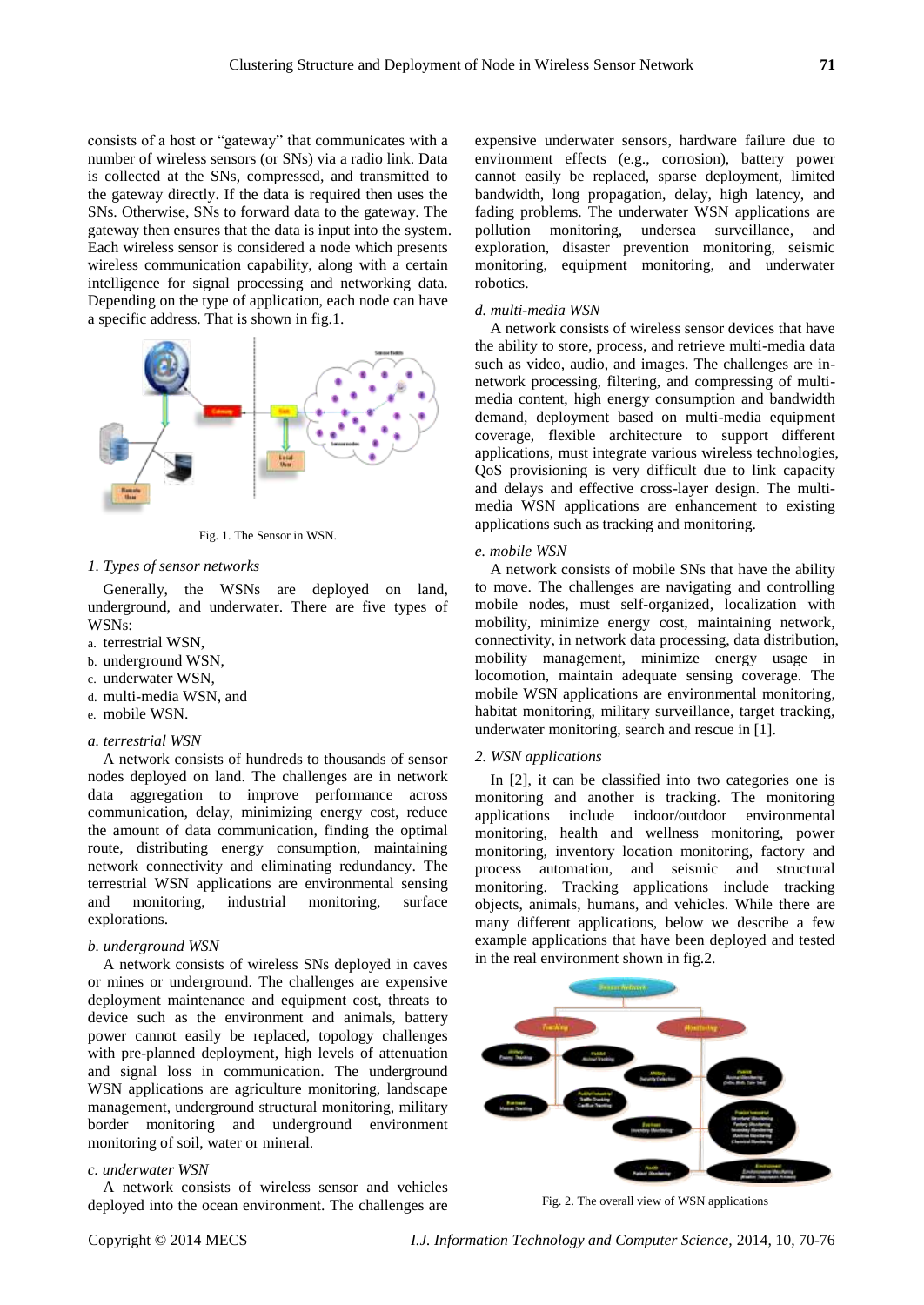The rest of this paper is structured as follows. The review of the literature is followed in Section 2, The proposed methodology is formulated in Section 3. Section 4 discusses the sensor node clustering structures. Section 5 discusses the experimental and analysis results of the proposed methodology. Finally, conclusions are given in Section 6.

# II. SENSOR NODE

A sensor node was developed in North America. A sensor node also known as a "mote". It is a node in a wireless sensor network that is capable of performing some processing, gathering sensory information and communicating with other connected nodes in the network. A mote is a node but a node is not always a mote. There are two types of SNs used in the WSN. One is the normal sensor node deployed to sense the phenomena and the other is gateway node that interfaces sensor network to the external world. The main architecture of sensor node includes following components:

- Controller module
- Memory module
- $\triangleright$  Communication module
- $\triangleright$  Sensing modules
- $\triangleright$  Power supply module.

The one or more SNs gather data from the environment. The central unit, a microprocessor, manages the tasks. A transceiver communicates with the environment and a memory is used to store temporary data or data generated during processing. Data processing tasks are often spread over the network, i.e. nodes co-operate in transmitting data to the sinks (Verdone et al., 2008). The battery supplies all parts with energy, and energy efficiency is crucial. Although most sensor nodes have a traditional battery, there is some early stage research on the production of sensors without batteries, using technologies similar to passive RFID chips shown in fig. 3.



Fig. 3. The components of sensor nodes

# III. WSN ARCHITECTURES

As per the data are collected, WSNs can be classified into three types:

*A.Homogenous sensor networks,* 

*B.Heterogeneous sensor networks, and*

*C.Hybrid sensor networks*

# *A. Homogenous sensor networks*

A homogenous network consists of base stations and sensor nodes equipped with equal capabilities of computational power and storage capacity. In homogenous network, there are two topologies structures.

- *a. Flat Topology Network and*
- *b. Hierarchical Topology Network.*

# *a. The flat topology network*

In this network, data aggregation is accomplished by data centric routing where the BS usually transmits a query message to the SNs via flooding, and the SNs that have data matching the query will send response messages back to the base station. The SNs communicate with the BS via multi-hop routes by using peer nodes as relays. The choice of a particular communication protocol depends on the specific application [2]. The fig. 4 showed the architecture of a flat network. The SNs are assumed to be stationary once being distributed in the targeted area and the collected sensing information is gathered at the BS.



Fig. 4. The flat Topology Network

#### *b. The hierarchical topology network*

In a hierarchical topology network, SNs are organized into clusters where the CHs serve as simple relays for transmitting the data. Since the CHs have the same transmission capacity as the SNs, the minimum requirement on the number of clusters can be derived from the upper bound of the throughput. Higher throughput can be achieved by using clustering at the cost of having extra nodes functioned as CHs. Data aggregation in a hierarchical network involves data fusion at CHs, which reduces the number of messages transmitted to the BS, and hence improves the energy efficiency of the network. A typical structure of a hierarchical network is shown in fig.5.



Fig. 5. The hierarchical topology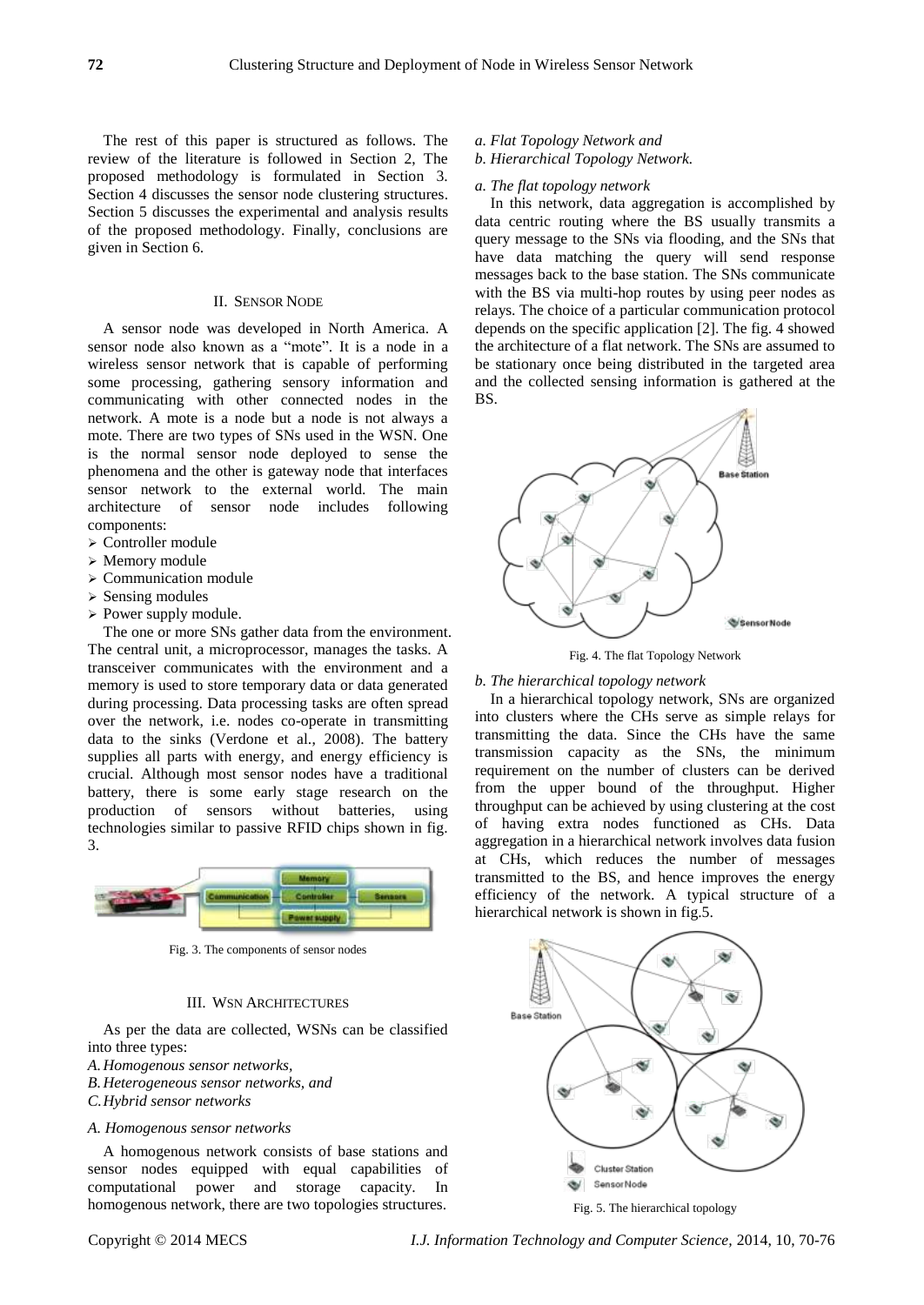#### *B. Heterogeneous sensor networks*

A heterogeneous sensor network consists of two important components one is BSs (fixed and mobile) and sophisticated SNs with advanced embedded processing and communicating capabilities. In [3], the data gathering can be executed at the mobile BSs. The mobile base stations move randomly in the area of the deployed network, collecting data directly from normal sensor nodes, or use some surrounding SNs to relay the data as shown fig.6. Again in [4], sometimes, SNs may be distributed sparsely and the distance between any two SNs can be far apart. The long distance among SNs implies that more energy will be consumed for communication. Meanwhile, SNs need to perform sensing and communication for as long as possible. The data gathering with mobile sinks is able to prolong the lifetime of the system.



Fig. 6. Heterogeneous sensor network topology

#### *C. Hybrid sensor networks*

In this network, the several mobile BSs work cooperatively to provide fast data gathering in a real time manner. In the development shown in fig.7, collected data will be relayed by several mobile base stations. The conventional and well studied routing algorithms for ad hoc networks can be adopted as the routing protocols among these mobile BSs. The MANETs assume that every node is able to move at their own pace. Even though WSNs are more constrained than other wireless networks, for example, MANETs, in terms of energy, processing, transmission range, and bandwidth, routing from a source BS to a destination BS can be accomplished by using MANET protocols in hybrid sensor networks [2]. Accordingly, if the location of a BS is unpredictable or in case the BSs cannot communicate with each other on their own, it is reasonable to tailor techniques originally proposed for MANETs and apply them in WSNs. Hybrid sensor networks can achieve longer lifetime and can also improve the efficiency of data gathering [3,5]. As pointed out in [6], a mobile BS prefers the hybrid architecture, by which a mobile BS can communicate with other sensor nodes by using a WSN protocol and with other BSs by using a MANET protocol. While individual sensor nodes are not as powerful as

normal computers, a large number of sensor nodes are required to provide high quality and reliable networking service, as well as easy deployment and fault tolerance in inaccessible environments where maintenance is inconvenient or impossible. Such unique operating environments and performance requirements of WSNs require fundamentally new approaches to networking design.



Fig. 7. The Hybrid sensor network topology

# IV. THE SENSOR NODE CLUSTERING STRUCTURES

In the WSN, the clustering mechanisms have been applied to sensor networks with hierarchical structures to enhance the network performance while reducing the necessary energy consumption [7]. Clustering is a crosscutting technique that can be used in nearly all layers of the protocol stack. The primary idea is to group nodes around a CH that is responsible for state maintenance and inter-cluster connectivity.



Fig. 8. Cluster structure in cellular system

In cellular networks, fixed BSs are connected through wired backbones. Communications between two mobile SNs that are only 1-hop away from their respective BSs can be established through the fixed base stations and the wired backbone. In this case, clustering is used to select and allocate channel groups to all the BSs within a system and to achieve efficient frequency reuse as shown in fig. 8. In multi-hop wireless networks, SN clustering is a technique that aggregates nodes into groups (clusters) to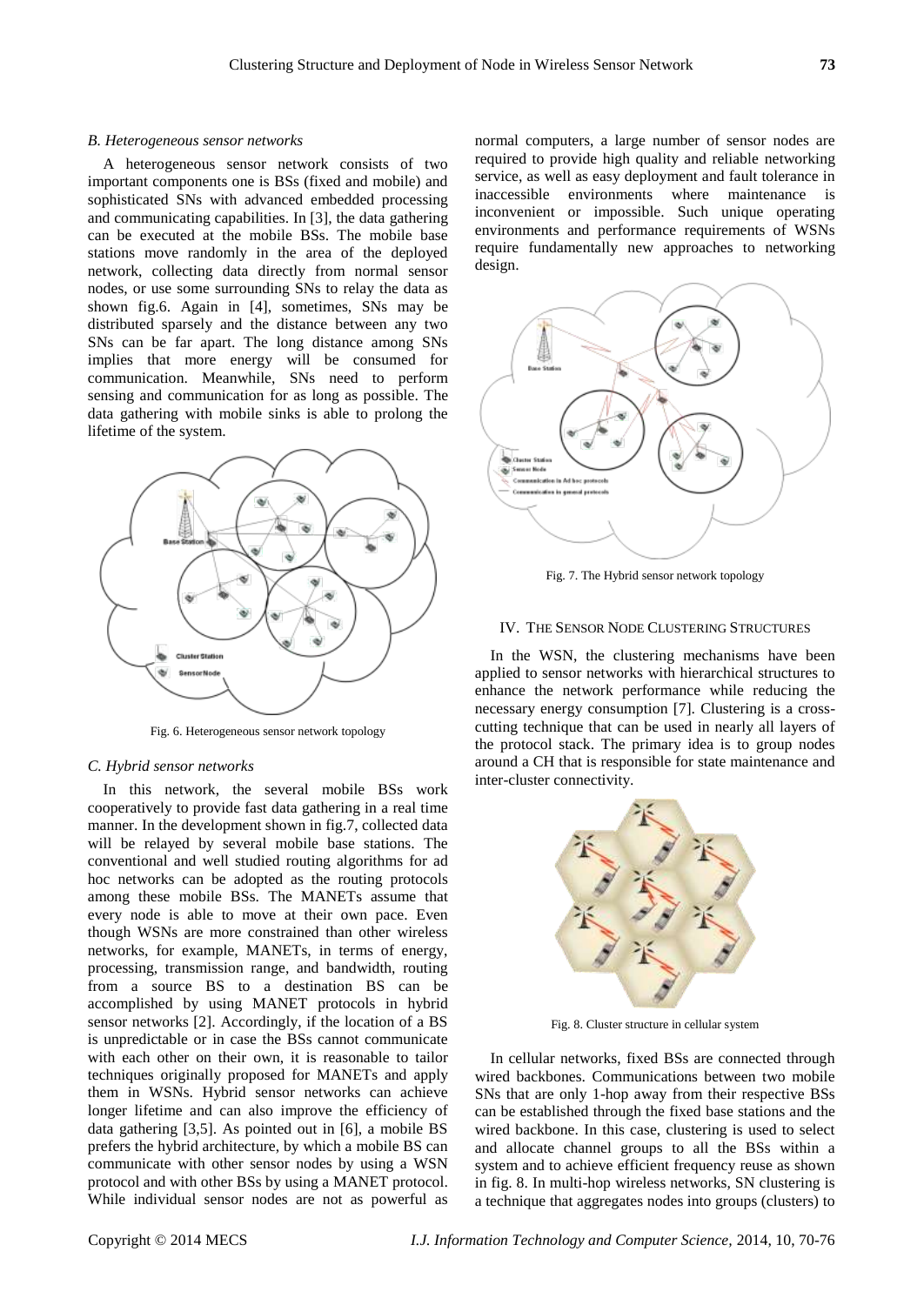reduce the routing overhead and to provide a convenient framework for efficient resource (e.g., bandwidth or code) allocation, energy management, fault-tolerant routing, and high end-to-end throughput.

In clusters without any CH, a proactive strategy is used for intra-cluster routing while a reactive strategy is used for inter-cluster routing. However, as the network size grows, there will be heavy traffic overhead within the network [8]. Therefore, normally one node is selected as the cluster head of a cluster, and it acts as the local coordinator of transmissions within its cluster. A hierarchical routing or network management protocol can be more efficiently implemented with CHs. As compared to the base stations used in current cellular systems, the cluster head does not have any special hardware, and is in fact dynamically selected among the set of nodes. However, a cluster head performs additional functions as a central administration point, and a CH failure would degrade the performance of the entire network; it may become the bottleneck of the cluster. An efficient nodeclustering mechanism tends to preserve its structure when a few nodes are moving and the topology is slowly morphing. The objective of the node clustering procedure is to find a feasible interconnected set of clusters that covers the entire node population.

#### *A. Deployment of node in wsn*

In WSN, the SNs could be deployed in the coverage area regularly or randomly.

# *a. Regularly placed nodes deployment*

If the area to be deployed is easily accessible and sensor nodes can be placed anywhere, regular placement will allow the best possible coverage and easier clustering of the sensor nodes shown in fig. 9 and 10.



Fig. 9. Triangular Deployment



| Cluster<br>Shape | Distance<br>between<br>Adjacent<br><b>Nodes</b> | Coverage<br>area by<br>Each Node | <b>Total Required</b><br>number of<br>Nodes per<br>overage Area |
|------------------|-------------------------------------------------|----------------------------------|-----------------------------------------------------------------|
| Triangle         | R                                               | $\frac{\sqrt{3}}{R^2}$           | $\frac{4A}{\sqrt{3}R^2}$                                        |
| Rectangular      | R                                               | $R^2$                            | $\left \frac{A}{R^2}\right $                                    |
| Hexagonal        | R                                               | $\frac{3\sqrt{3}}{R^2}R^2$       | $\frac{4A}{3\sqrt{3}R^2}$                                       |
| Pentagonal       | $\mathbb{R}$                                    | $R^2\sqrt{25+10\sqrt{5}}$        | 4A<br>$R^2\sqrt{25+10\sqrt{5}}$                                 |
| Octagonal        | R                                               | $2(1+\sqrt{2})R^2$               | $\frac{4A}{2(1+\sqrt{2})R^2}$                                   |
|                  |                                                 |                                  |                                                                 |

To cover a given area A , assuming that the distance between any adjacent SNs is given by R in all cases, the coverage area of each SN and the total numbers of SNs required for three common placement types, triangular, rectangular, hexagonal, pentagonal, and octagonal clusters are given in Table 1. If each sub-region can be covered by more than one SN, some selected SNs can be allowed to go into the sleep state.

# *b. Randomly distributed nodes deployment Definition Poisson distribution*

The Poisson distribution is a discrete probability distribution that expresses the probability of a number of events occurring in a fixed period of time if these events occur with a known average rate and independently of the time since the last event. The Poisson distribution can also be used for the number of events in other specified intervals such as distance, area or volume.

In the 1781–1840, the distribution was discovered by Siméon-Denis Poisson and published, together with his probability theory, in 1838 in his work *Recherches surla probabilité desjugements en matières criminelles et matière civile* ("Research on the Probability of Judgments in Criminal and Civil Matters"). The work focused on certain random variables N that count, among other things, a number of discrete occurrences (sometimes called "arrivals") that take place during a time-interval of given length. If the expected number of occurrences in this interval is  $\lambda$ , then the probability that there are exactly *k* occurrences (*k* being a non-negative integer,  $k =$ 0, 1, 2 ...) is equal to

$$
f(k; \lambda) = P_r(X = k) = \frac{\lambda^k e^{-\lambda}}{k!}
$$
 (1)

Where,

- *e* is the base of the natural logarithm (*e*=2.71828...).
- *k* is the number of occurrences of an event-the probability of which is given by the function.
- *k*! is the factorial of *k.*

Copyright © 2014 MECS *I.J. Information Technology and Computer Science,* 2014, 10, 70-76

Table 1. Coverage area by each node and total required number of nodes for a given area A with adjacent distance between nodes R.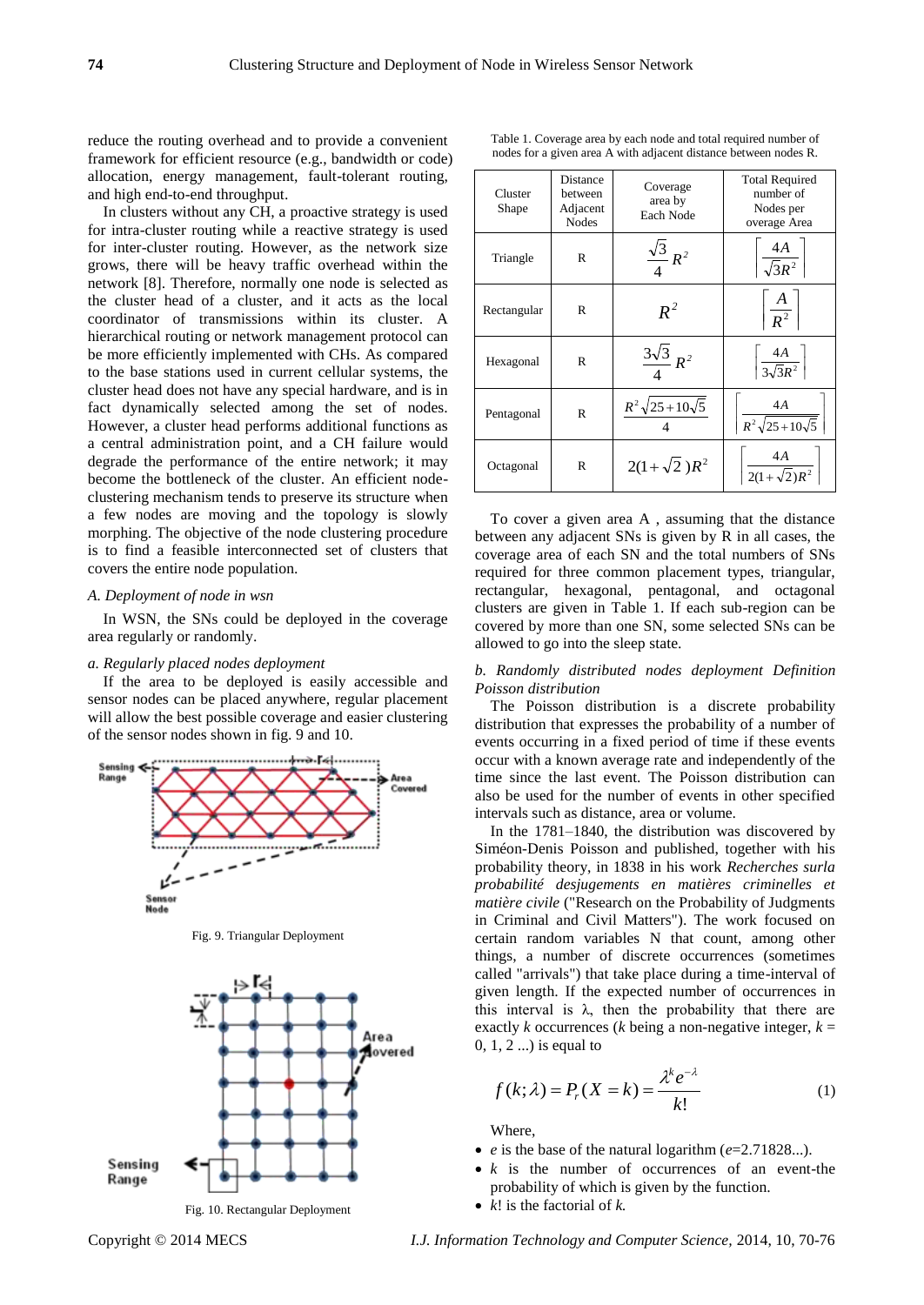$\bullet$   $\lambda$  is a positive real number, equal to the expected number of occurrences that occur during the given interval.

As a function of *k*, this is the probability mass function. The Poisson distribution can be derived as a limiting case of the binomial distribution. The Poisson distribution can be applied to systems with a large number of possible events, each of which is rare. Many other applications of Poisson noise have been developed, e.g., estimating the node density of uniformly distributed over an area.

$$
P_r(N_t = k) = f(k; \lambda t) = \frac{e^{-\lambda t} (\lambda t)^k}{k!}
$$
 (2)

In WSN, the nodes to be deployed are randomly distributed in an unknown or inaccessible area with unmanned devices or airplanes. In this state, the SNs have to discover their neighbors by themselves. If N nodes are uniformly distributed over an area A, the node density can be given by  $\lambda = N/A$  [9]. The probability that there are m SNs within the area S is Poisson distributed and can be given by

$$
P(m) = \frac{(\lambda S)^m}{m!} e^{-\lambda S}
$$
 (3)

The probability that the monitored area has one SN can be expressed as

$$
P_{1-node} = 1 - P(0) = 1 - e^{-\lambda S}
$$
 (4)

In many situations, it needs at least *k* SNs cooperating within an area to ensure reliable service. The probability of having *k* nodes in a given area *S* can be expressed by

$$
P_{k-nodes} = 1 - \sum_{m=0}^{k-1} P(m) = \sum_{m=0}^{k-1} \frac{(\lambda S)^m}{m!} e^{-\lambda S}
$$
 (5)

The sensing and communication ranges in a randomly distributed SNs deployment are determined by the maximum distance between any two adjacent SNs in the given area. Several heuristic deployment schemes have been discussed in [10].

# V. THE EXPERIMENT AND ANALYSIS

# *A. Results of Regularly Placed Nodes Deployment*

Area of the Triangle: Please Enter Distance between Adjacent Nodes: 2 Please Enter Area of Triangle: 10 The Total Number of Nodes: 5.0

Area of the Rectangle: Please Enter Distance between Adjacent Nodes : 2 Please Enter Area of Rectangle: 10 The Total Number of Nodes: 2.0

Area of The Hexagonal : Please Enter Distance between Adjacent Nodes : 2 Please Enter Area of Hexagonal: 10

The Total Number of Nodes: 1.0

Area of the of the Pentagon: Please Enter Distance between Adjacent Nodes : 2 Please Enter Area of Pentagon: 10 The Total Number of Nodes: 1.0

Area of The Octagon : Please Enter Distance between Adjacent Nodes : 2 Please Enter Area of Octagon: 10 The Total Number of Nodes: 0.0

*B. Results of Randomly Distributed Nodes Deployment*

Please Enter Number of Node: 5 Node  $= 5.0$ Please Enter Area: 10 Area  $= 10.0$ Lambda  $= 0.5$ Please Enter Number of Node : 5 Node  $= 5.0$ Please Enter Area: 10 Area  $= 10.0$  $m$  P(m) 1 0.03368984830307695 2 0.08422462075769235 3 0.14037436792948726 4 0.1754679599118591 5 0.1754679599118591 Please Enter Number of Node: 5 Node  $= 5.0$ Please Enter Area: 10 Area  $= 10.0$ Lambda  $= 0.5$ Please Enter Number of Node: 10  $Node = 10.0$ Please Enter Area: 10 Area  $= 10.0$  $m$   $P(m)$ 1 0.03368984830307695 2 0.08422462075769235 3 0.14037436792948726 4 0.1754679599118591 5 0.1754679599118591 6 0.14622329992654923 7 0.10444521423324946 8 0.06527825889578091 9 0.03626569938654495 10 0.018132849693272474 Please Enter Number of Node : 5 Node  $= 5.0$ Please Enter Area: 15 Area  $= 10.0$ Lambda  $= 0.5$ Please Enter Number of Node: 15 Node  $= 15.0$ Please Enter Area: 10 Area  $= 10.0$ m P(m) 1 0.03368984830307695 2 0.08422462075769235 3 0.14037436792948726 4 0.1754679599118591